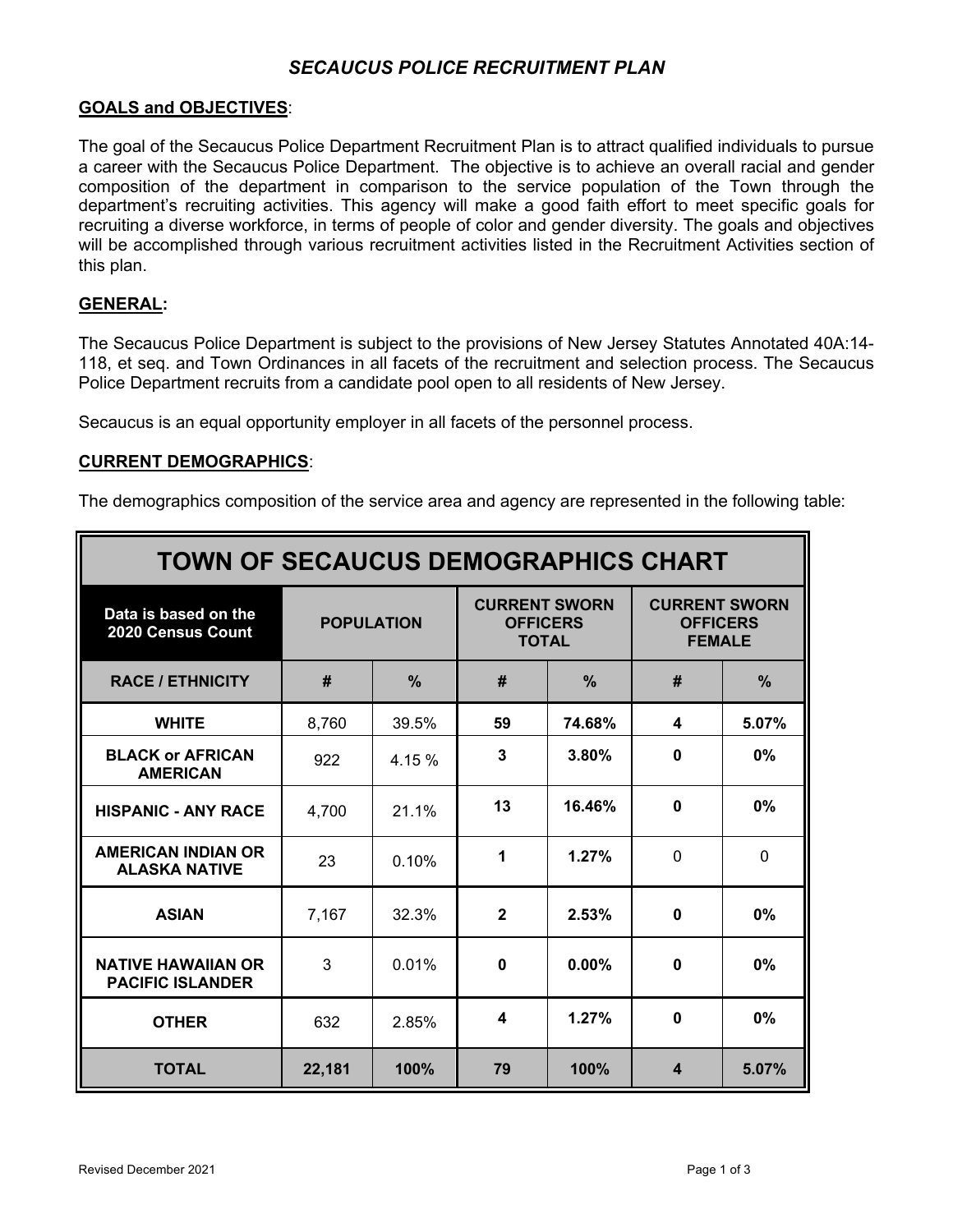## **I. RECRUITMENT ACTIVITIES**

- A. The best law enforcement recruiters are personnel currently serving in sworn positions. Therefore, every member is charged with actively recruiting individuals they feel are qualified with the potential to be an asset to the police department. The Chief of Police is responsible for the administration of the Recruitment Plan.
- B. This agency will take a proactive role in programs intended to attract qualified people to apply for and take the Police Officer Entrance Exam. These programs include, but are not limited to:
	- § Establishing and maintaining contacts with police academies, community organizations and educational institutions and providing recruitment materials for display and distribution;
	- Participation in career day type programs at educational institutions and other public places and events;
	- § Posting Police Officer Entrance Exam announcements on the Town website, department's website and social media account and in local newspapers.
	- § Employment brochure will be placed on the department's website and social media account
	- § Recruitment video will be placed on the department's website and social media account.
- C. Particular attention should be paid to attracting candidates in approximate proportion to the racial, ethnic, and gender composition of the available workforce in the Town.
- D. Personnel assigned to recruitment activities at career day and similar events and programs will be provided with information so that they are knowledgeable in those matters as they pertain to agency management and operation. Those topics include, but are not limited to:
	- Career opportunities
	- Salaries, benefits, and training
	- State hiring guidelines
	- **•** Community information
	- Cultural diversity
	- § Qualification and selection process
	- **Physical and academic requirements**
- E. The following information should prove useful when participating in recruitment activities:
	- § Recruitment/informational brochures
	- Agency organizational chart